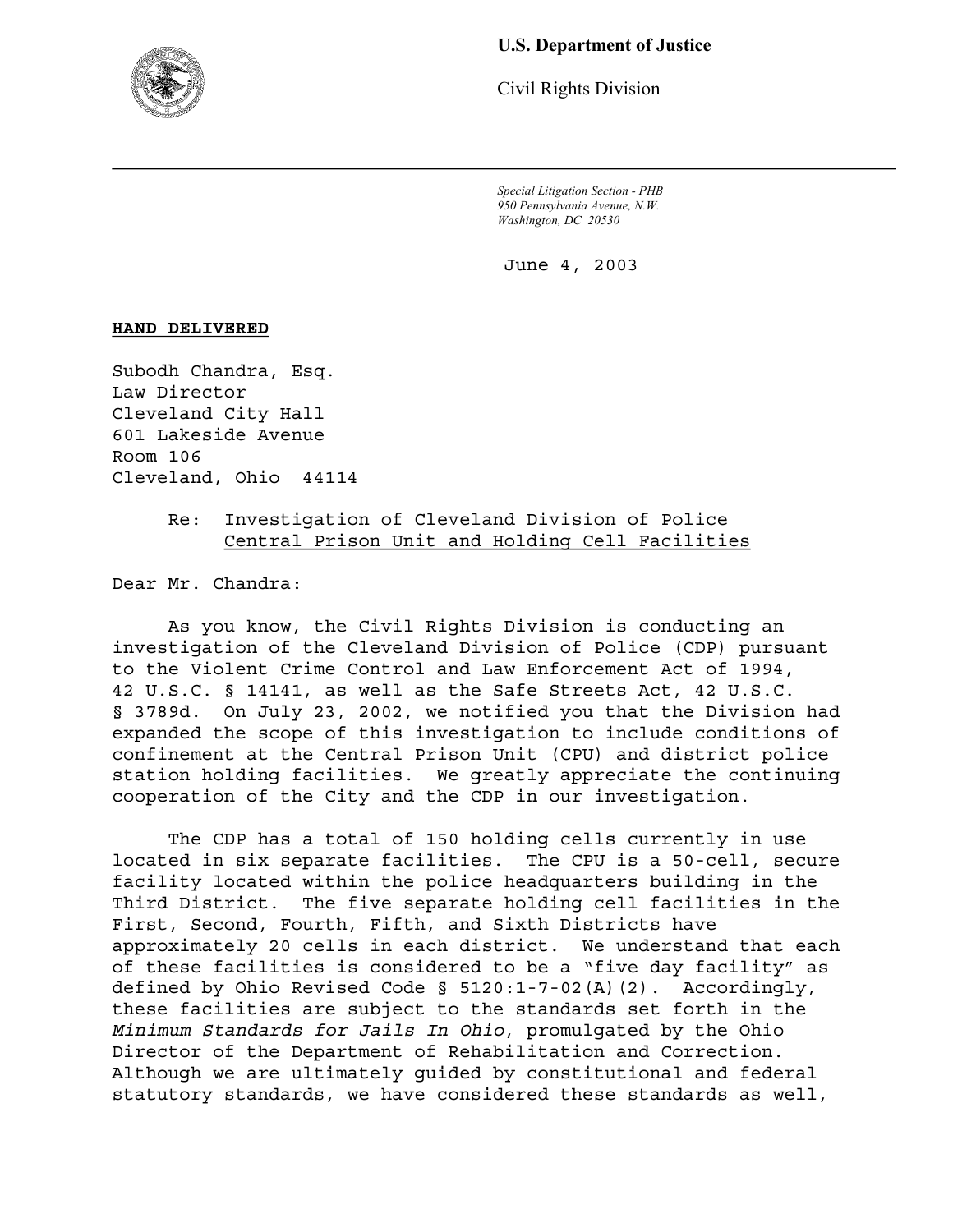along with other relevant materials, in making the observations and formulating the recommendations described below.

In 2001, over 50,000 detainees were held in CDP holding cells. The holding cells are intended for short-term, prearraignment detention. Our preliminary review indicates that detainees are typically held for 24-48 hours, but that a number of detainees were held for as long as five days. The Deputy Chief for administrative operations has responsibility for all holding cell operations. The CPU and holding cell facilities are supervised by the CDP Commander for Administrative Services, assisted by a CDP captain, lieutenant and a sworn officer-incharge (OIC). At the CPU, the OIC's sole responsibility is to supervise the day to day operation of the jail. By contrast, each district's OIC, often a sergeant, is responsible for overseeing the general operation of the district, as well as the holding cell facilities. The district OICs report directly to the district commanders. The CPU and district OICs each supervise a staff of Institutional Guards (IGs), civilian CDP employees who perform the day-to-day functions within the facilities. Although the CPU OIC exercises significant supervision over the IGs under his/her command, in the districts the IGs generally operate the district facilities with limited involvement by the OIC. District holding cell facility operations also are supervised by the Commander for Administrative Services.

Over the course of three trips, September 5-6, October 15-16, and October 22-23, 2002, we toured the CPU and each of the five police district holding facilities three separate times with consultants in medical care, suicide prevention, correctional practices, and environmental health and safety. We have interviewed the command staff charged with administration of these facilities, medical personnel, the food service contractor, numerous institutional guards and detainees, and the officers in charge of each facility. Following each of our visits, we conducted informal exit conferences with CDP command staff and holding cell supervisors in which we related our preliminary concerns about conditions in the holding cells and highlighted particular areas including suicide prevention, fire safety, and security practices. This letter provides a more comprehensive discussion of our concerns and recommendations in the following areas: suicide prevention, medical care, fire safety, security and administration practices, and environmental health and safety. This letter is limited to conditions in the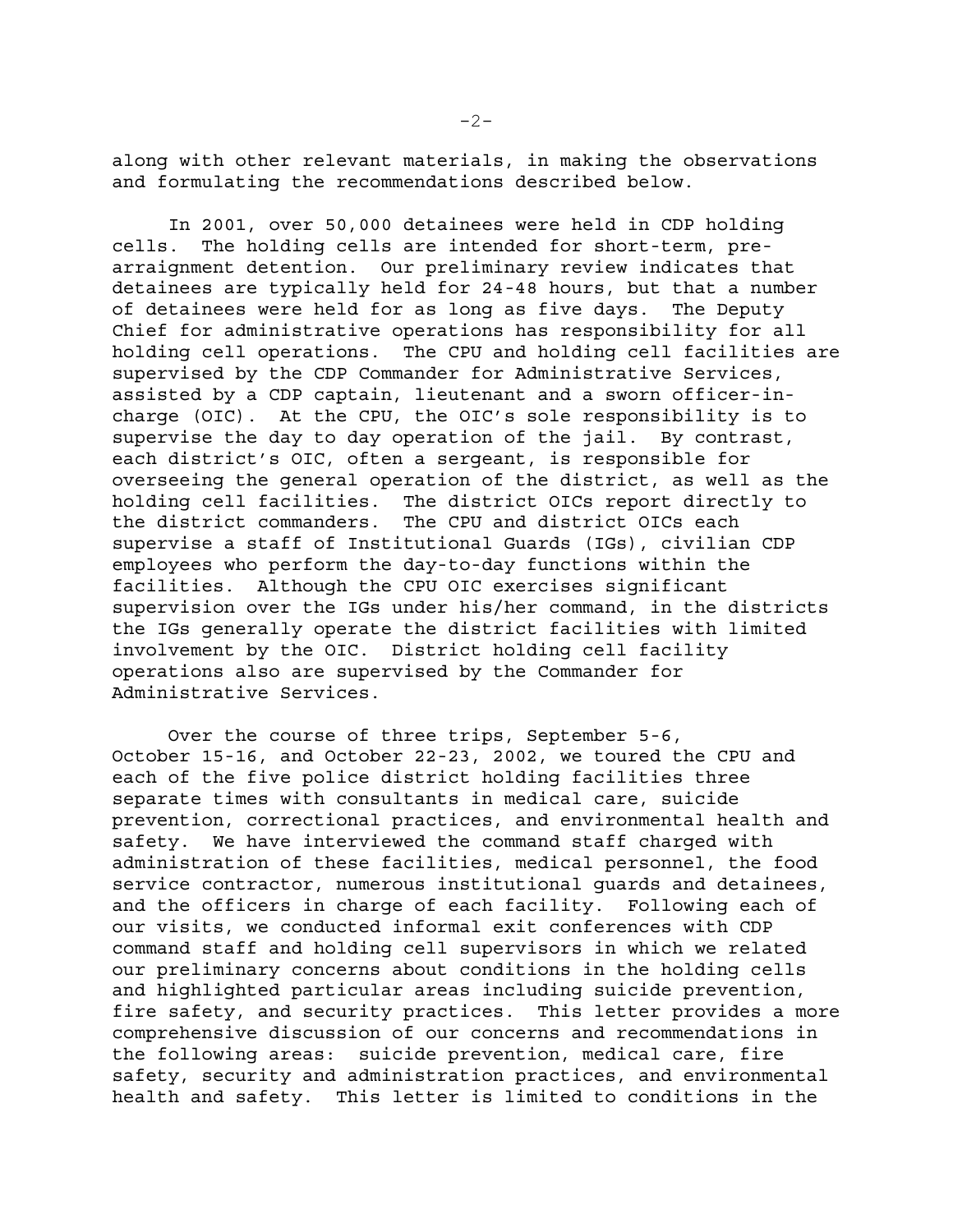holding cell facilities and does not include further discussion of the issues raised about other CDP policies and practices in our letter dated July 23, 2002.

Some of the concerns addressed in this letter relate to physical and environmental conditions in the CDP holding cells, while others relate to detention policies and procedures, e.g. detainee intake. The City and the CDP could address many of the concerns regarding medical care, physical conditions and environmental conditions by implementing our recommendations in the CDP holding cells or by housing detainees in an expanded or alternative facility. With respect to other concerns raised in this letter, we suggest that the CDP revise and expand upon its detention polices and procedures in order to implement our recommendations, regardless of whether the CDP decides to house detainees in an alternate location.

This letter discusses the results of our tours and investigation of the CPU and holding cell facilities to date. We continue to review documents that were recently provided to us by the CDP relating to the use of the restraint chair at the CPU. We will notify you of any additional concerns.

### **I. Suicide Prevention**

Within the past three years there have been a number of near fatal suicide attempts, by hanging, by CDP detainees. Our review of suicide prevention measures throughout the CDP holding cells revealed that the CDP lacks adequate measures for suicide risk assessment and suicide prevention. We recommend that the CDP immediately address this potentially life-threatening issue. While further specific recommendations are provided below, in general, we recommend that the CDP develop and implement written policies and procedures in the following areas of suicide prevention: intake screening focusing on suicide risk; staff training; communication and intervention; safe housing of suicidal detainees; follow-up; and mortality review.

# A. Identification and Screening

Effective identification and screening procedures are critical to any jail's suicide prevention efforts. The CDP's initial identification and screening process is insufficient to identify a detainee's suicide risk for several reasons. When a detainee is initially processed into a holding cell, a Booking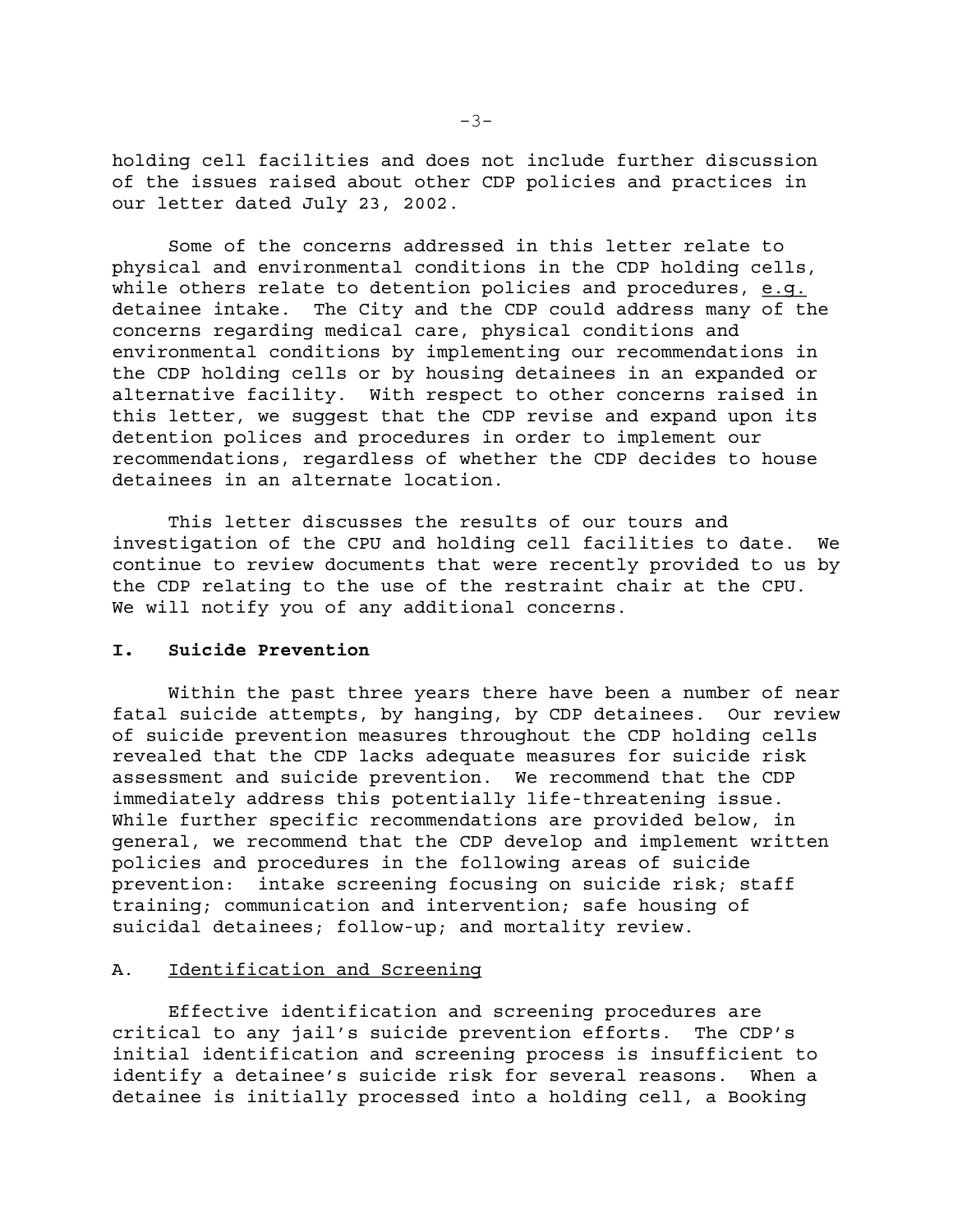Information Form is completed. This form has only two areas of suicide risk inquiry, and we understand that the arresting officer fills out the form without necessarily consulting the detainee. This process is problematic because the arresting officer may not have or be able to solicit accurate information regarding the detainee's level of suicide risk. In addition, there is an increased likelihood that suicidal indicators will be overlooked to the extent that an officer relies on observations of any suicidal behavior instead of direct questioning of the detainee. The likelihood that suicidal indicators will be overlooked is further increased by the fact that the arresting officers have not received adequate training to identify potentially suicidal behavior and the lack of involvement by medical personnel in screening detainees.

The Booking Information Form is also an inadequate screening tool because it does not sufficiently inquire into a detainee's potential suicide risk. For example, the form fails to inquire about a detainee's current thoughts of self-harm, history of suicidal behavior and current or prior mental health treatment. In addition, the Booking Information Form fails to include a "Disposition" section indicating actions which are to be taken once a detainee is determined as a potential suicide risk. Further, the CDP does not have an automatic mechanism for staff to determine whether the detainee was deemed to be a suicide risk during a prior CDP confinement.

We recommend that the Booking Information Form be revised to include all areas of inquiry into potentially suicidal behavior identified below. The revised booking procedures should include inquiry by the booking officer as to any information known to the arresting officer and/or the detainee which indicates that the detainee is a medical, mental health or suicide risk. Further, inquiries should be directed to the detainee regarding his/her current thoughts of self-harm, recent significant loss (death of a family member/close friend, break-up of a significant relationship, job loss); history of suicidal behavior by the detainee or a family member; expression of hopelessness/ helplessness; and current or prior mental health treatment.

In addition, we recommend that the CDP review and revise its Record Management System (RMS)to provide for easier access to information regarding a detainee's prior suicide risk while in the jail system. When a new detainee is booked, CDP personnel should verify through RMS whether the detainee was a medical,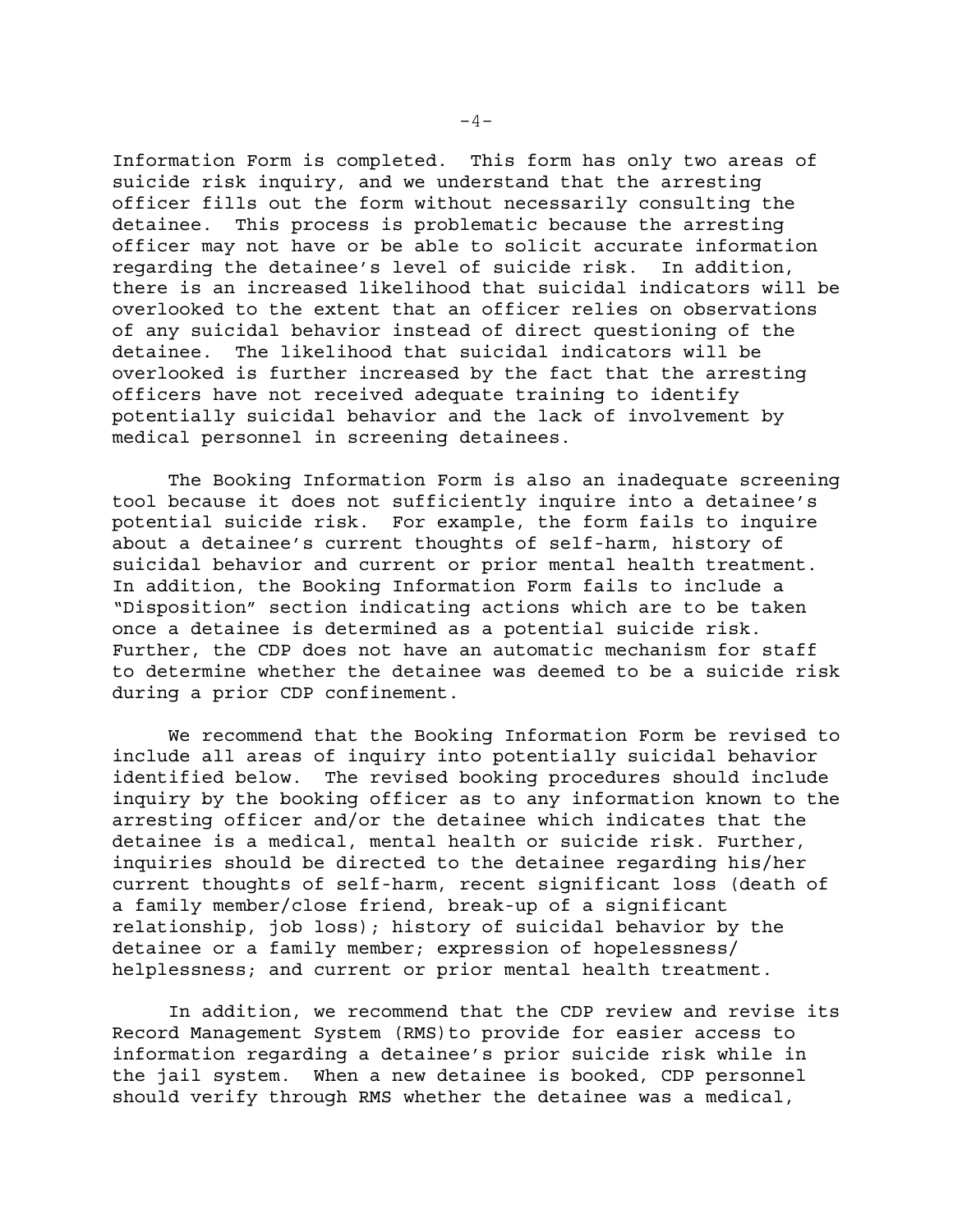mental health, or suicide risk during any prior CDP confinement.

### B. Staff Training

The CDP lacks written policies to guide staff regarding the appropriate levels of supervision of suicidal detainees. The CDP's training curriculum for both IGs and sworn officers fails to convey current standards of care. In addition, the CDP does not provide any annual suicide prevention training to its facility staff. This overall lack of suicide prevention training and guidance significantly hampers the IGs, who have the most contact with the detainees, in their ability to prevent a suicide. Moreover, OICs and other sworn officers who may come into contact with potentially suicidal arrestees are not provided appropriate training to help identify and assist such individuals. For example, the CDP training does not provide adequate training on the specific indicators of an increased risk of suicide.

We strongly recommend that the CDP develop pre-service and annual in-service training programs for both IGs and sworn officers in the area of suicide prevention. Training for IGs should also include specific instruction regarding the role of jail and medical staff in responding to suicide attempts and providing first aid and CPR. Annual suicide prevention inservice training should be provided for holding cell and medical staff.

We would be pleased to provide further technical assistance in the development of appropriate policies and a training curriculum.

#### C. Communication and Intervention

The CDP also lacks formal policies governing the communication of information regarding suicidal detainees. We observed a general absence of the communication among staff in the holding cell facilities that is necessary to prevent detainee suicide attempts. Because detainees can pose a suicide risk at any point during their detention, staff must constantly maintain awareness, share information and make appropriate referrals to mental health and medical staff. However, as discussed below, there is insufficient medical staff involvement in the initial screening and intake of detainees. This inadequacy is compounded by the lack of verbal and written communication between and among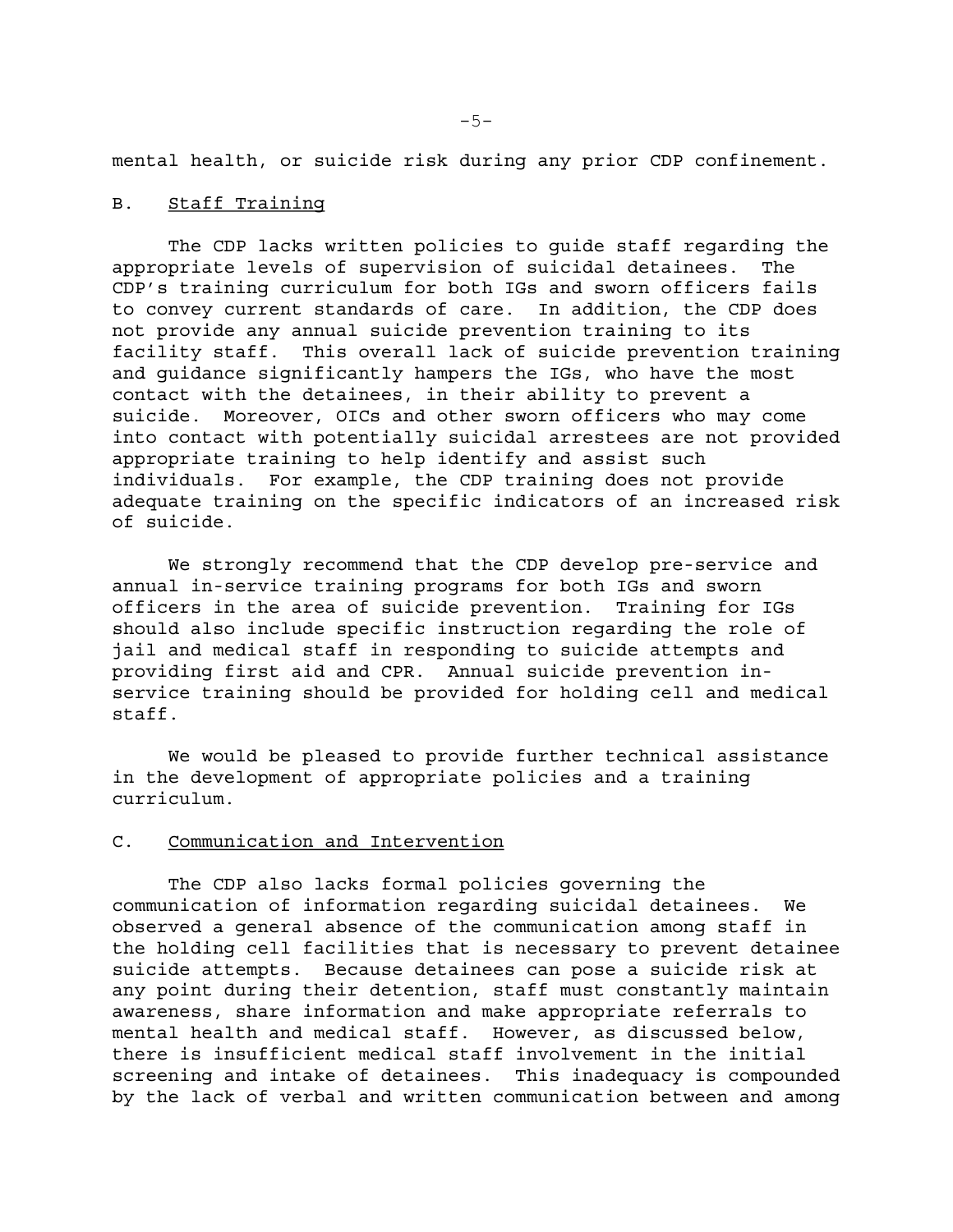staff, especially medical staff. For example, an in-custody death at the CPU occurred shortly before our October 2002 tour, however, medical staff we spoke with were unable to provide us with information regarding the surrounding circumstances. Although apparently not a suicide, this incident demonstrates the medical staff's lack of involvement in or knowledge of significant events in the holding cell facilities. In addition, during our second tour of the CPU, we noticed that a detainee was dressed in a paper gown and was housed in a cell reserved for suicidal detainees. Despite the fact that the detainee was on "suicide watch," the IG we spoke with was unable to provide us with any documentation indicating that the detainee was potentially suicidal. Instead, the CPU "jail log" only indicated that this detainee had hepatitis B.

We recommend that the CDP develop and implement written policies for communicating the medical and mental health needs of detainees, including potential suicide risk, to relevant personnel. These policies should establish a procedure for communicating information from one shift to another, as well as from one district holding facility to another following transportation. In addition, we recommend that medical staff, who currently have very limited holding cell facility duties, meet on a regular basis to assess suicidal detainees.

The CDP's practices regarding intervention measures following the discovery of a suicide attempt are adequate in general, although these practices were not formalized in a written policy and we noted inconsistent implementation of these practices. For instance, all IG and police personnel were reported to be certified in first aid and CPR (although one sergeant admitted that he had not received any CPR training since 1993). In addition, each facility had a first aid kit (although several kits were not fully stocked) and appropriate cutting tools in the event of a suicide attempt by hanging. Finally, each facility had an Automated External Defibrillator (AED) and the IGs were trained in its use. The placement of AEDs exceeds both state and national standards and is commendable.

We recommend that the CDP develop and implement written policies and procedures for intervention following a suicide attempt. These policies should include specific instruction regarding the role of all jail and medical staff in responding to suicide attempts and providing first aid and CPR. In addition, with respect to the proposed annual in-service suicide prevention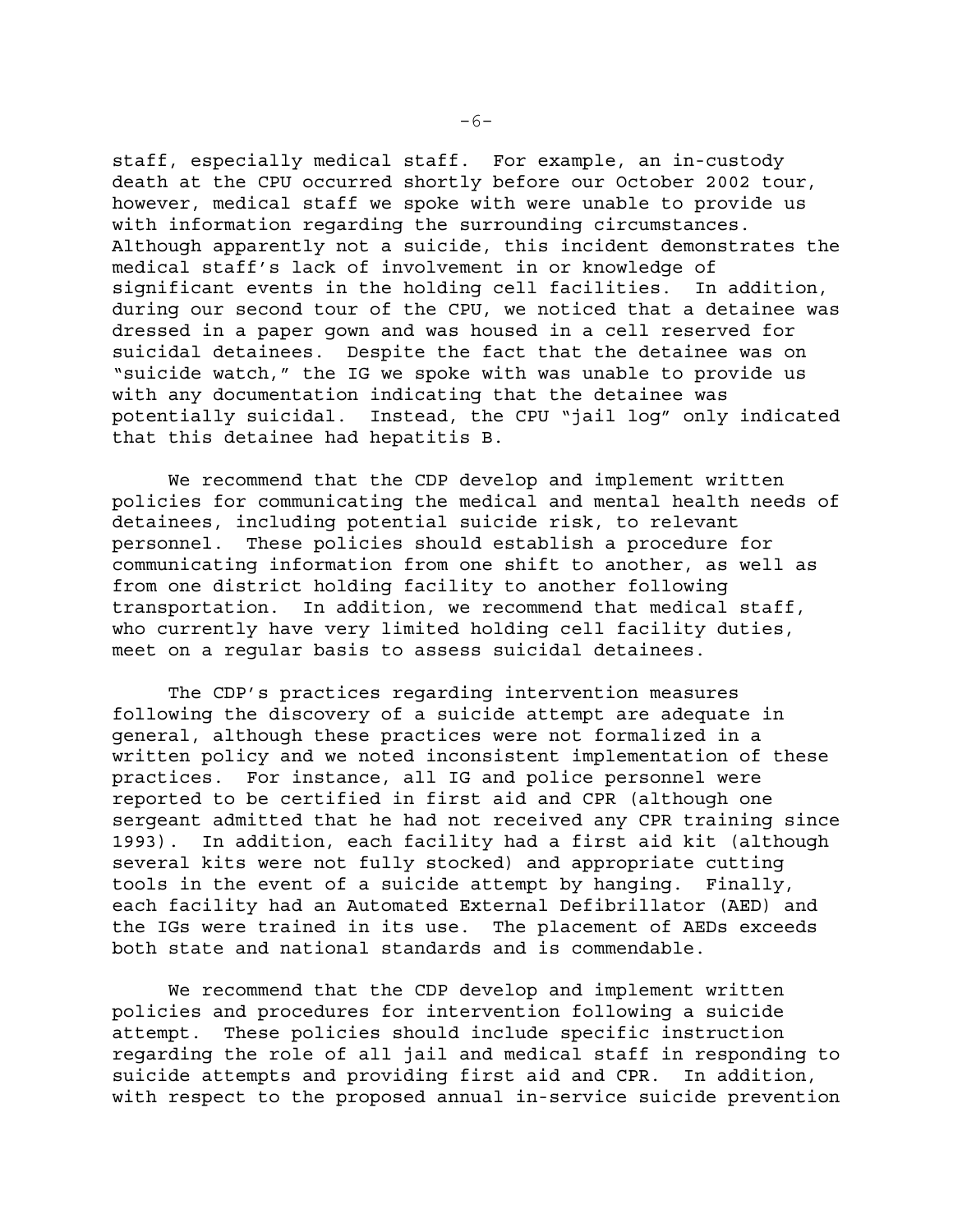training, the CDP should also review its intervention procedures and schedule "mock drills."

# D. Housing and Level of Supervision

All of the CDP's holding cells pose significant problems for housing suicidal detainees. All of the facilities have cells containing dangerous protrusions that can serve as anchoring devices in hanging attempts. For instance, all facilities have cells with horizontal and vertical bars, with large-gauge mesh wiring on the upper bars that obstructs visibility, and air vents located on the walls, also with large-gauge mesh wiring. Other dangers evident in all facilities were large-gauge cages over smoke alarms and large-gauge mesh wiring over ceiling vents. At the First, Fourth and Fifth Districts, we observed holes in the mattress platforms through which a sheet or other item could be anchored. Exposed electrical conduits were observed at the CPU, the First, Fourth and Fifth Districts. The Fourth and Fifth Districts also have blind spots that prevent staff from monitoring potentially suicidal detainees.

We recommend that the CDP ensure that specific cells are designated to house suicidal detainees and that these cells be made as suicide resistant as possible,  $i.e.,$  remove obvious protrusions, such as those described above. As our consultants emphasized during our exit interviews, we also recommend that due to the numerous protrusions, distance from staff, and obstructed visibility in the present isolation holding cells, suicidal detainees should not be housed in these cells, until the designated cells are made as suicide resistant as possible. We recommend that these cells not be used until they can be modified. As an interim measure, suicidal detainees should be housed in cells where they may be continuously observed by staff.

In addition to the physical deficiencies of the cells, we also found that the supervision provided to suicidal detainees is inadequate. It appears that the CDP's practice is to isolate suicidal detainees in a cell that is in reasonably close proximity to staff. However, the cells utilized in some districts were too far away from the IG's station to allow for close supervision or obstructed from view because of the physical design of the facility. For example, in the Fifth District, the cells used for isolating detainees were located in a separate area behind a cement wall; an area reportedly designated for renovations.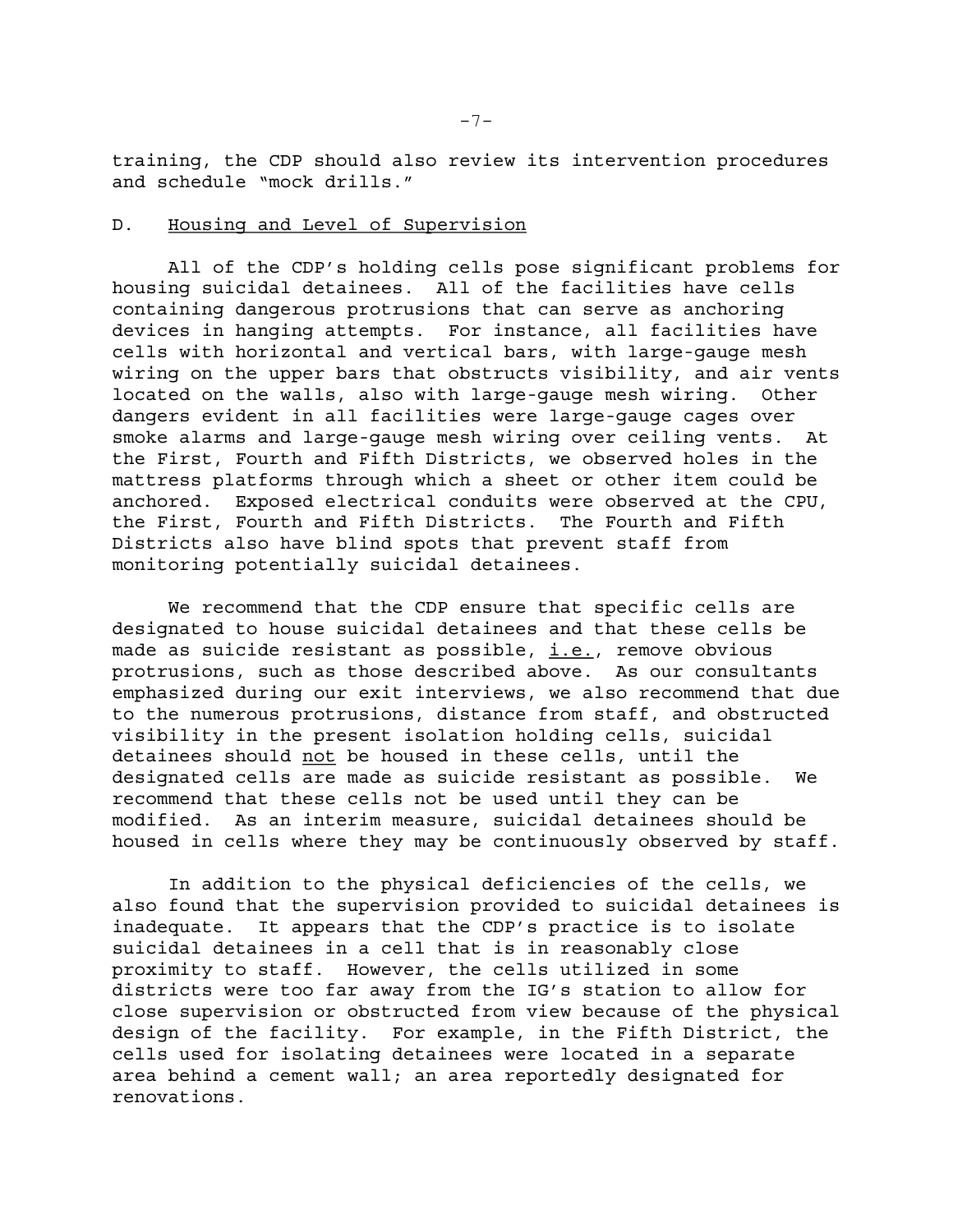#### E. Follow-Up and Mortality Review

The CDP does not currently have a formalized "follow-up review process" for suicide attempts or "mortality review process" for all detainee deaths, and the current process appears to be inadequate. The purpose of follow-up or mortality reviews is to investigate the underlying events and to learn how to prevent future incidents. This does not appear to be the focus of the CDP's follow-up or mortality reviews, however. For instance, regarding an attempted hanging in the First District, the CDP review failed to raise any issues concerning basic suicide prevention practices. In fact, the two reviewing sergeants concluded only that no actual policies were violated in that case. The review did not address that fact that the detainee had made multiple suicide attempts in the same holding facility, indicating that the second and third attempts could have been prevented.

We recommend that the CDP institute a formalized follow-up and mortality review process following a detainee death or suicide attempt. Furthermore, we recommend that the review be conducted by a multi-disciplinary committee comprised of jail personnel and medical and mental health professionals.

# **II. Medical Care**

The CDP has no systematic method of providing medical care to detainees. There are no policies or procedures specifically directed to guide medical treatment for detainees. The only existing policies that touch on medical care are general police orders that provide guidance for accepting detainees into the jail and relate to transporting detainees to the hospital or emergency room. The CDP has very limited medical staffing, who only treat detainees housed at the CPU, consisting of: a registered nurse from Employee Health Care, which is located in the police headquarters building, who conducts limited review of screening and medications on week days; and a physician, who conducts rounds five days per week for approximately one-half hour per day. Because there is no medical supervision of health care in the district facilities, the IGs of the different districts, under the supervision of the OICs, have developed their own ad hoc practices for dispensing medication and identifying persons with medical conditions. These practices put detainees at risk.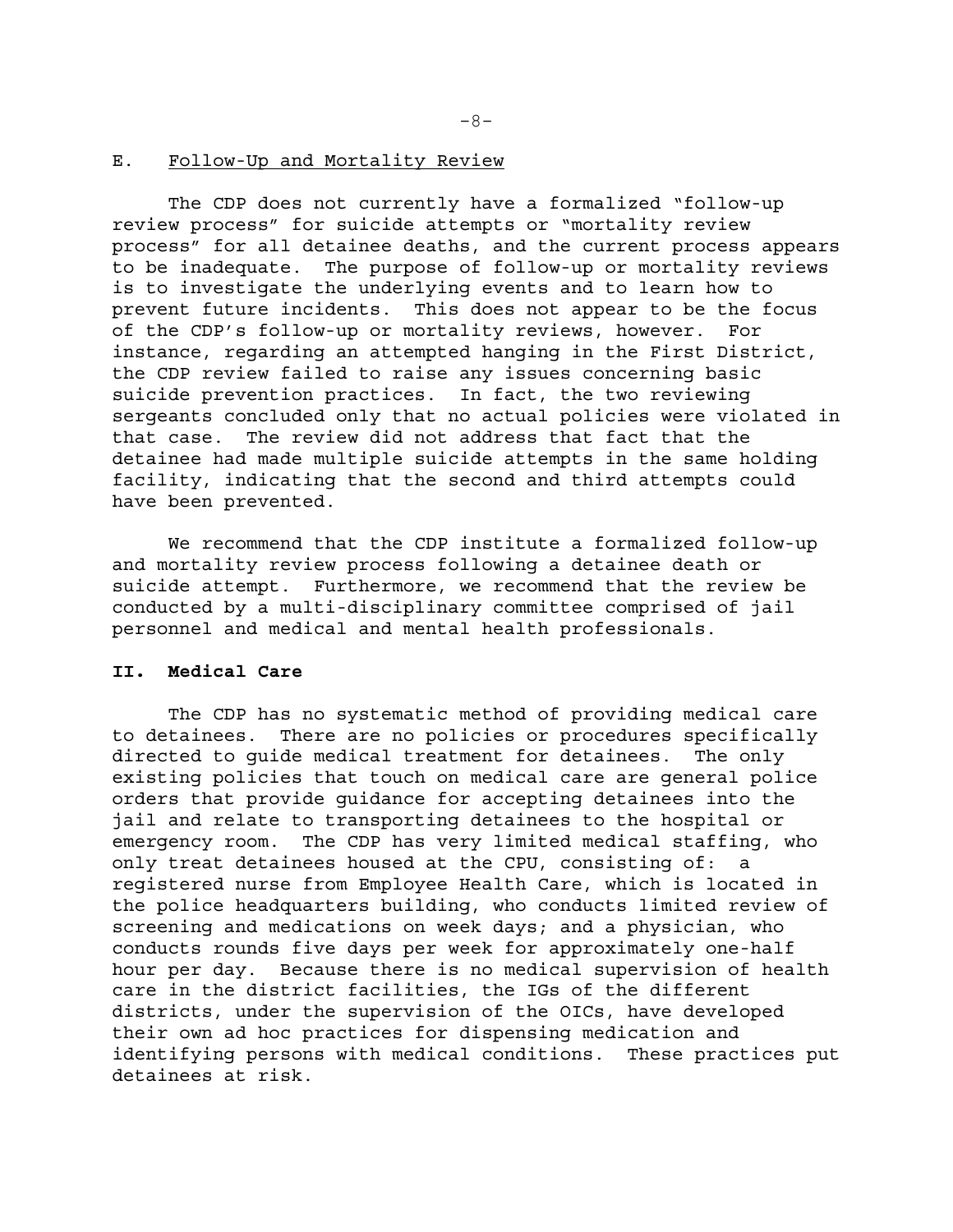Our consultant's review of four in-custody deaths which occurred between 1999 and 2002 exemplify the problems with the ad hoc system. In these cases, the detainees described being on medication for a chronic disease, but there was no medical follow-up and they did not receive their medication in the holding cells. For example, on April 6, 2000, a detainee was ill at the time of her arrest and transported directly to a local hospital and admitted for asthma. Two days later, she was released from the hospital and taken to the First District, but her asthma became worse and she was readmitted to the hospital on April 9. She was returned to the First District the same day with a prescription for prednisone and an inhaler. The following day she was brought to the CPU for a court appearance where she complained of shortness of breath and died. Despite two trips to the hospital, there was no evidence that the detainee received her medications as ordered or that there was any medical followup following her return to CDP custody.

While further specific recommendations are provided below, in general we recommend that the CDP develop and implement a program to provide medical care to detainees. Further, we recommend that the CDP utilize qualified medical personnel to help develop appropriate policies and procedures.

### A. Detainee Intake/Screening

Effective intake and screening procedures are crucial to the early identification of medical and mental health issues among detainees and, thereby, the prevention of injury, illness and death among detainees. There is insufficient involvement of medical professionals in the CDP intake/screening process. Instead, IGs who have not received sufficient medical training are tasked with conducting an initial medical screening of detainees by asking a series of questions on the booking form.

In the district holding facilities, there are no trained medical staff. $1$  We were informed that any detainee with an apparent medical condition or who reports that he/she requires medication is taken to the hospital for treatment. This practice was not reflected in our review, particularly with regard to medication. For example, during our first tour, a detainee with

<sup>1</sup>  The First District had an EMS team located in the police station, but they were not involved in detainee screening.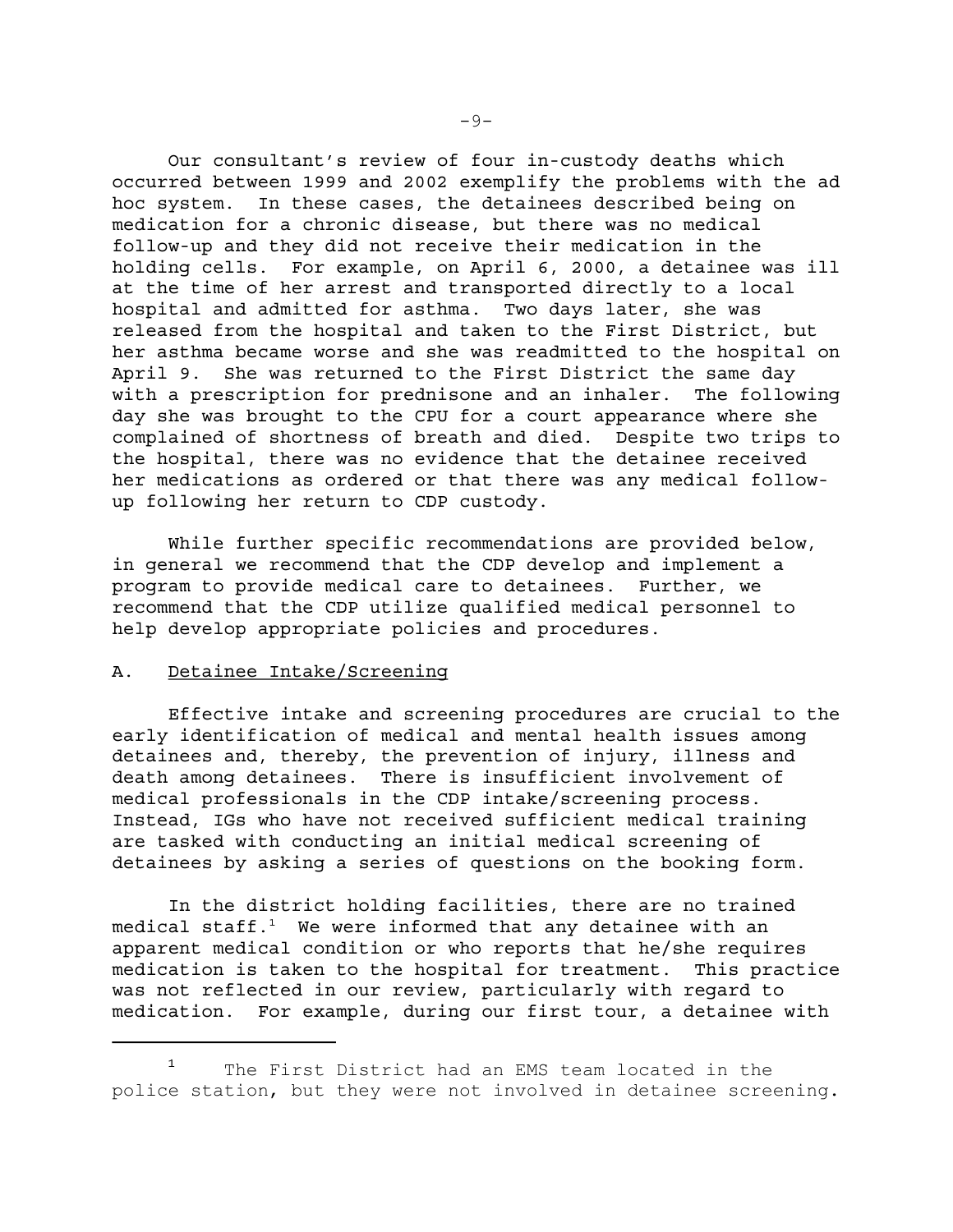epilepsy had a seizure while we were on site at the Second District. Although he had indicated earlier, during intake screening, that he took prescription medication for epilepsy and did not have that medication with him, he was not sent to the hospital until after he suffered a seizure.

While there is more involvement of medical professionals at the CPU than in the district facilities, the practices at CPU are also insufficient. A registered nurse from Employee Health Care may review selected intake forms at the CPU; however, there is no systemic process, governed by policy, to review each of these intake forms relating to medical conditions. Effectively, the only medical screening that occurs on a routine basis throughout all holding cell facilities is that done by the IGs.

CDP's procedures to screen for contagious diseases also are inadequate. There is no routine tuberculosis or other contagious disease screening at the CPU or in the districts. Isolation of detainees is based on the judgment of IGs who rely on detainees' self-identification through responses to the medical questionnaire, which does not include routine symptom screening for tuberculosis.

The CDP's isolation procedures for contagious diseases have been developed without medical oversight, resulting in inadequate precautions in some cases and needless precautions in others. Both in the CPU and the districts, detainees who report that they had or have tuberculosis are put in single cells which have open bars, do not have negative pressure ventilation and are in close proximity to the other holding cells. These cells do not sufficiently isolate such individuals from other detainees and are therefore inappropriate for housing persons with active tuberculosis. The Employee Health nurse does visit the CPU and contact the Cuyahoga County Health Department to determine the current medication for a detainee with tuberculosis; however, the nurse is on-site only Monday through Friday, so detainees with tuberculosis who enter on a Friday night may not be seen for three days. Detainees who report a history of HIV or hepatitis are deemed to be contagious and are also housed in single cells. These practices are not generally necessary for individuals with HIV or hepatitis.

We recommend that either 1) intake, contagious disease and isolation screening be conducted by a medical professional, or 2) IGs receive additional training on conducting intake, contagious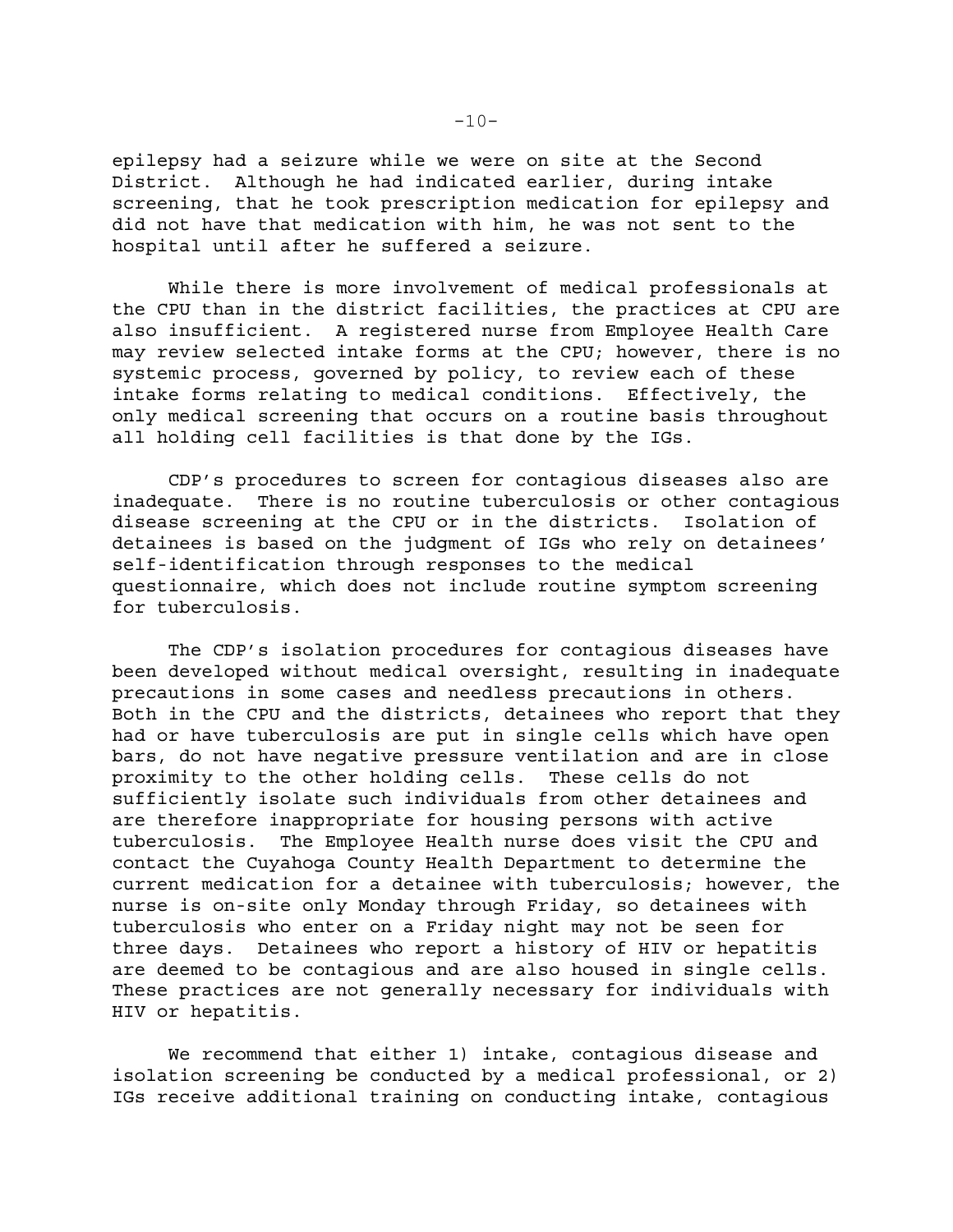disease and isolation screening and that such screening is reviewed by a medical professional. All detainees with symptoms of, or who report having, a chronic illness should be examined on the day of intake by a nurse and appropriate follow-up by the physician should occur. Contagious disease screening and isolation practices should be modified to be consistent with generally accepted medical practices.

# B. Medication Administration

Medication administration practices at the CPU and district holding facilities are inadequate and put detainees at substantial risk. At all facilities, we observed lax practices regarding the storage, dispensing and provision of prescription medications. At the CPU, if detainees have medication with them at intake, IGs place those medications in a cardboard box in a locked cabinet and write instructions in the logbooks for the IGs to dispense the medication. There is insufficient medical supervision over this process. During the week, the nurse visits the CPU daily and checks the medication box to see what it contains. The nurse may inspect the medication containers to verify the contents, but there is no other supervision by a health professional over medication distribution. During the weekends, IGs inspect medication containers and make judgments as to whether the containers are appropriately labeled with the detainee's name and whether the detainee will be permitted to take the medication. If the container is not marked, the detainee must wait until Monday for the nurse to review the container, which results in detainees being without medication for two or three days. For detainees on insulin the nurse will draw the insulin in a syringe and place the syringe in a refrigerator with instructions in the logbook for IGs to deliver the medication. This is not a medically acceptable practice.

There is no standardized control or storage of medication in the districts. For example, in the Fifth District medications are kept in open drawers and in the Fourth and Sixth Districts detainees are permitted to keep some medications, like asthma inhalers, in their cells. In several districts expired medication was stored in cabinets with medication currently used by detainees. Moreover, narcotics and other scheduled drugs were not handled differently than other medications and not stored in double locked cabinets, as required by standard pharmacy protocols**.** In several districts, expired narcotic medications remained in medication drawers or cabinets and were not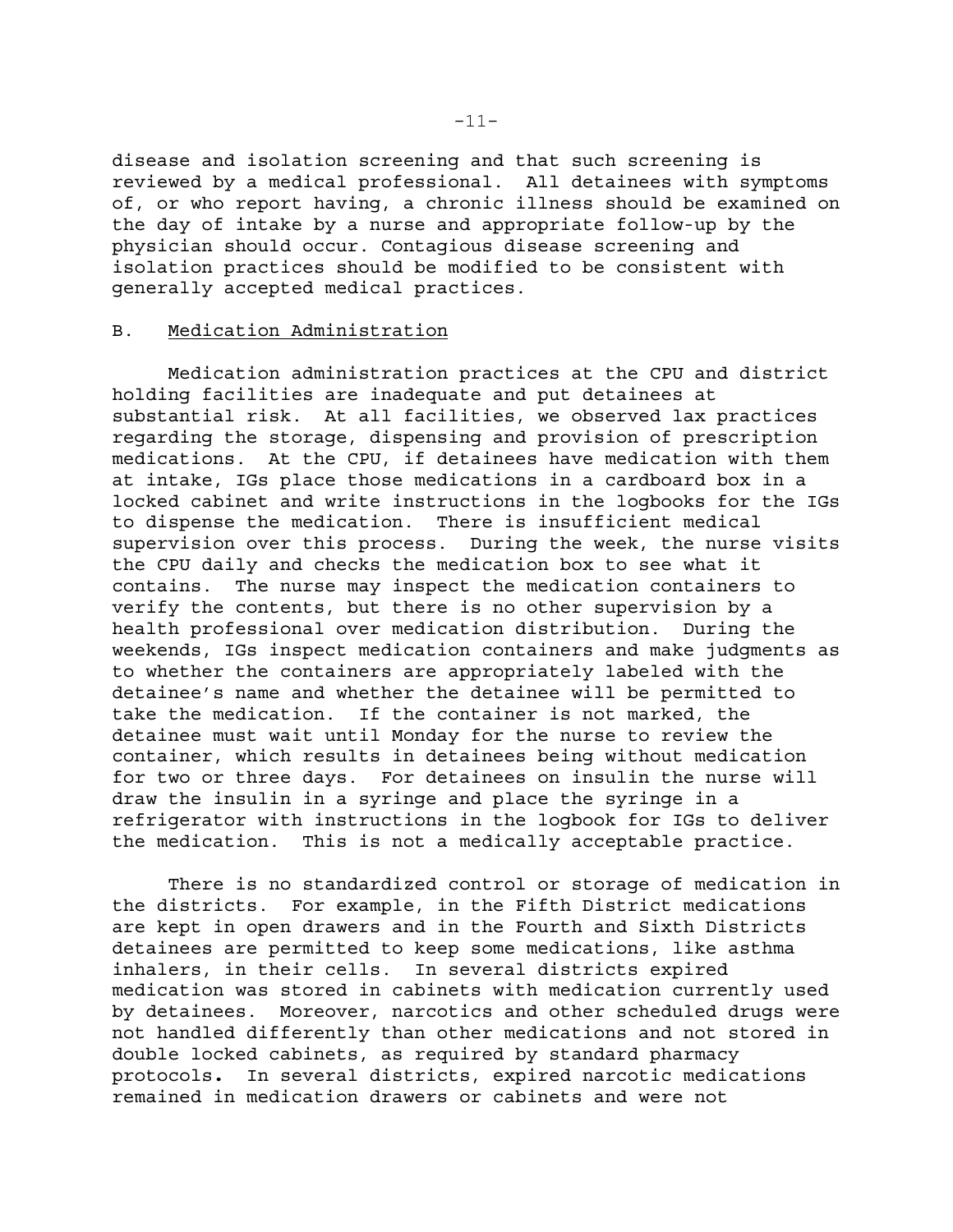destroyed. No process for inventory or disposal of drugs is maintained. At the Fifth District, medications which must be refrigerated are kept in refrigerators that also hold food.

Practices for dispensing medication in the district facilities are also inadequate and vary from district to district. For example, in some districts, detainees who are admitted with asthma inhalers are permitted to keep these on their persons, in other districts, detainees are prohibited from keeping inhalers. These decisions are not made by medical personnel, but apparently by IGs. If detainees have medication with them at intake, the IGs will also examine the label and determine whether the detainee will be permitted to take the medication. If the detainee is permitted to take the medication, the IG will store the medication and note the administration of the medication in the general log book. There is no medical personnel supervision of this practice for dispensing medication, resulting in inconsistent administration of medication. For example, at the Second District where the detainee suffered a seizure during our tour, another detainee was taking medication for epilepsy and had only received one dose of his medication at 5:00 p.m. although he was prescribed to take it three times per day.

In both the CPU and the districts, the treatment of detainees who state that they are on medication but do not have it on their person varies with the IG on duty. In some cases, IGs will attempt to verify with a pharmacy or physician what medication is currently prescribed. In other cases, the detainee is sent to a local emergency room to see a physician. The general, unwritten policy appears to be that detainees who come in without medications should be taken to the local emergency room, but this is not consistently followed, as noted above. One factor leading to such departures from generally accepted practices is that, at all the holding facilities, medical information regarding detainees is communicated by word of mouth between shifts.

We recommend that medication, prescription, storage and distribution systems be improved and made uniform. Further, written policies and procedures should be developed to be compliant with current correctional medical standards and pharmacy regulations.

### C. Clinical Treatment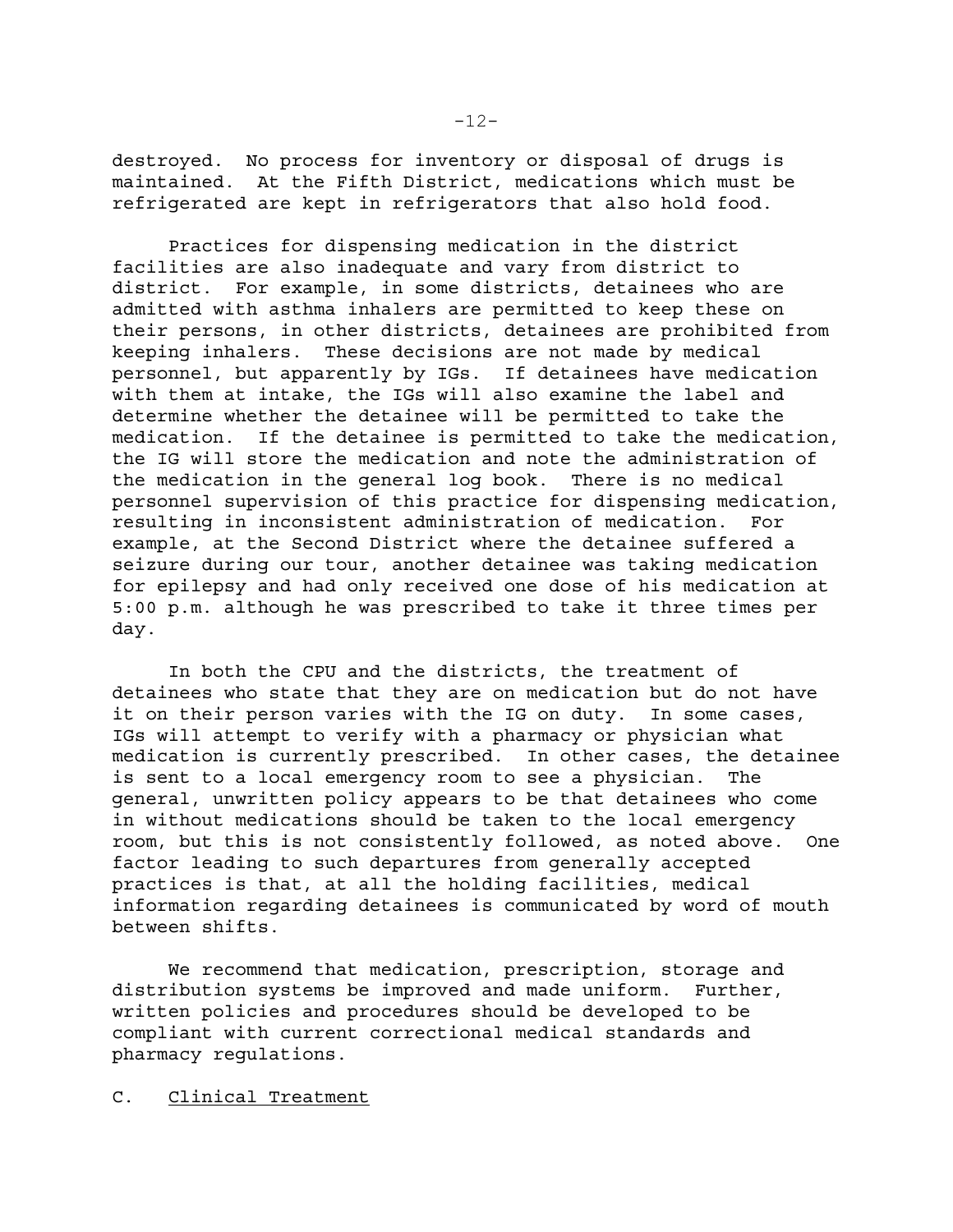Although the CPU and district holding facilities are intended for short term detention, chronically ill detainees need to receive appropriate medical care to prevent relapse or exacerbation of their conditions. At the CPU, based on the history obtained at intake, the IG will refer to the nurse any detainee who is ill or who may have a chronic disease that the IG believes requires medical attention. These referrals are judgments made by untrained IGs and can result in untimely medical referrals. The physician makes rounds in the CPU four days a week for approximately one half-hour each day. There is no sick call process other than requesting the attention of the physician at the time he makes his rounds. Moreover, most physician encounters are done cell-side and evaluations are generally without examination. Medical encounters with the physician are documented by single line entries in a book that includes only the name, age, race and complaint of the detainee and the medication that is being taken or was prescribed. Detainees we spoke with apparently did not know how to access medical services. No separate medical records on detainees are kept and records that are maintained are not confidential. The CDP provides even less medical treatment to detainees at the districts, where there is no medical staff. Any treatment is obtained by conveying detainees to the hospital and, as noted above, the CDP does not transport detainees in need of medical evaluation or treatment to the hospital consistently.

The problems with screening, medication administration and treatment are exacerbated by the lack of adequate medical staffing at the CPU and district holding facilities. There is no single position specifically assigned to manage health care for detainees in the holding cell facilities. As a result, practices relating to medical treatment for detainees have apparently been developed and instituted by CDP sworn and civilian staff. At the CPU, a registered nurse from the Employee Health Services, provides a brief period of time from Monday through Friday to assess detainees brought to her attention by CPU staff. In addition, an Employee Health Services physician spends approximately one half-hour, 5 days per week at the CPU. Neither the nurse nor the physician evaluate or treat detainees in the districts. IGs, who reportedly receive no medical training, apparently perform medical evaluations, distribute medication and perform medical triage at all facilities.

We recommend that a physician be responsible for directing clinical medical care at the facilities. Clinic space should be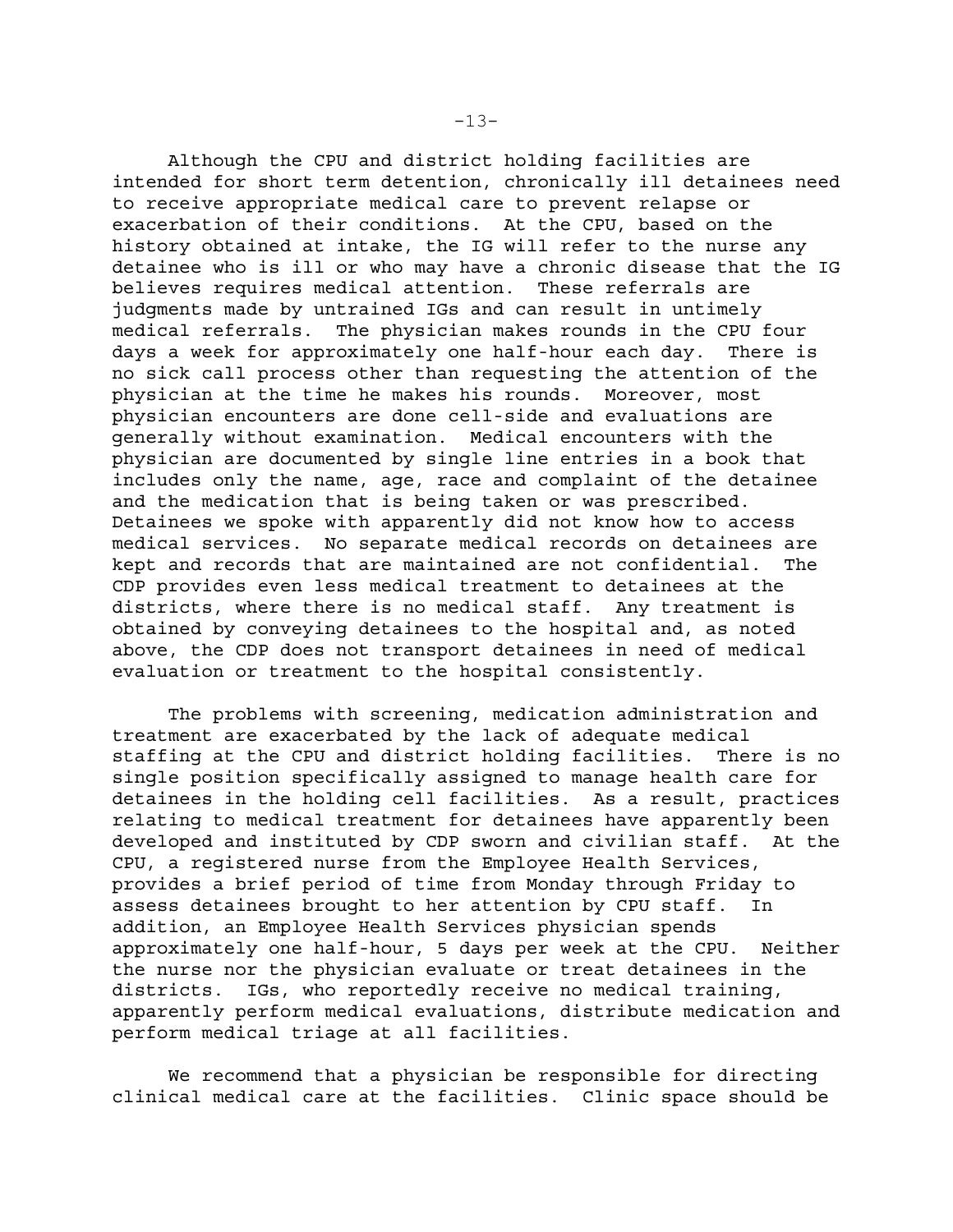improved and minimal medical supplies should be available where detainees are examined. Medical documentation should be improved so that it is confidential and accurately reflects the care provided. Further, we recommend that the CDP designate an appropriate number of holding cell facilities to house those detainees with medical issues, to avoid the need to replicate a medical program in every facility.

# **III. Fire Safety**

Our tours revealed an absence of certain fire safety precautions that cause significant concern. While we noted that all of the facilities had operable smoke detectors, there was no apparent system for regularly checking emergency doors, grills and locking mechanisms for operation. During our second tour, we observed two doors at the CPU to have inoperable locks and an emergency door at the Second District that was extremely difficult to open. Staff attempting to open and lock some of the metal gates at the CPU reported that there was no system for regularly inspecting doors and gates for operability. Further, there was no indication that a safety program was in place for conducting emergency fire drills or evacuations. Although all the facilities reported having evacuation plans, when queried, staff members from all facilities, including some who had worked for the CDP for up to eight years, stated that they had never participated in a fire drill. The CPU and most of the districts lacked sufficient handcuffs or flex cuffs in the event a mass evacuation was necessary.

We recommend that the CPU develop appropriate fire safety policies and procedures, including plans to regularly inspect the operability of all exits, locked doorways, smoke detectors and fire extinguishers. The CDP should also regularly conduct fire drills. Further, we recommend that the CDP acquire a sufficient supply of handcuffs or flexcuffs in the event of a mass evacuation.

### **IV. Detainee Safety and Security**

The CPU and district facilities are often overcrowded and understaffed. These conditions, coupled with deficiencies in the practices used to house and supervise detainees in facilities which lack adequate communication equipment, present substantial risks of harm to detainees. We set forth below how, in our consultant's opinion, these particular deficiencies contributed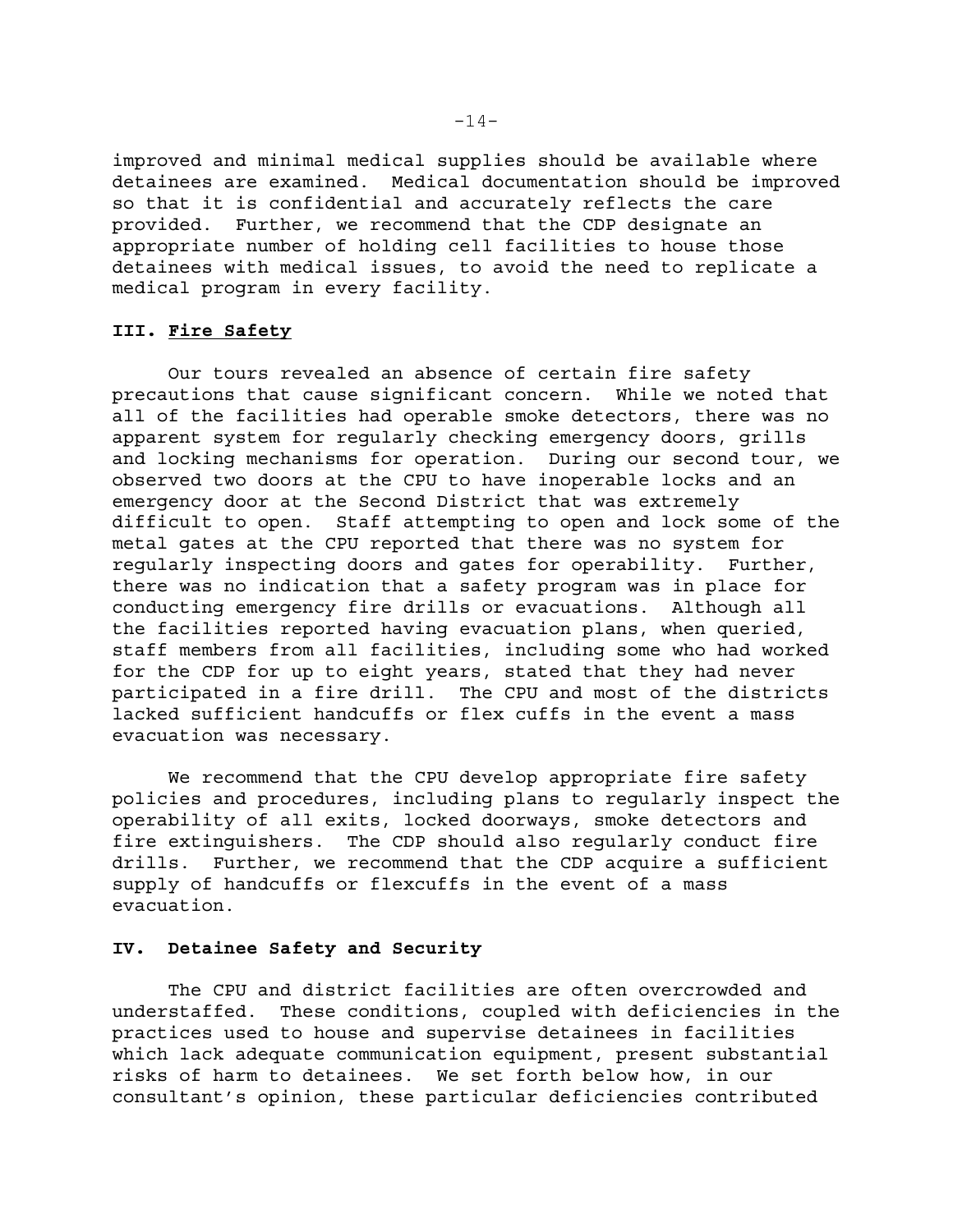to the death of one detainee.

### A. Security Screening and Classification

#### 1. Detainee Population and Housing

We observed a number of deficiencies in CDP policies and practices regarding safety and security screening and detainee monitoring. The CPU and district holding cells lack an objective method to screen detainees for potential security risks. Although the security screening necessary in a holding facility is not as extensive as the classifications systems required at a long term facility such as a prison, a system of screening and housing detainees based on objective, behavior-based criteria is an important component of providing a reasonably safe environment. However, the CDP lacks such a system and fails to determine systematically whether detainees are suspected crime partners, combative or assaultive, or may be likely victims of inmate-on-inmate violence while in the holding cells. Booking staff reported that cell assignments are made on the basis of available cell space and unguided judgments by line staff as to the appropriate placement of detainees. These practices pose safety and security risks to both detainees and staff. We recommend that the CDP develop an objective detainee security screening system and would be happy to provide technical assistance in this regard.

The concerns presented by the lack of an objective security screening system are exacerbated by mild overcrowding in the holding cell facilities. The CPU is designed to house 60 detainees in single cells which are approximately 48 square feet in size with one bunk. On the date of our second tour, there were 65 detainees at the CPU, which we were told was a typical daily census. However, a review of recent population counts revealed that the population at the CPU can climb as high as 103. We observed that the majority of detainees in the CPU and in the district holding cells were double celled due to the population and, in some cases, because cells were out of service due to inoperable toilets and sinks. We were also told that triple celling occurs at times, depending on the population and number of cells in service.

While capacity is apparently regularly exceeded at the CPU and often at the districts, there is no procedure to increase staffing levels during these periods. At the CPU, staffing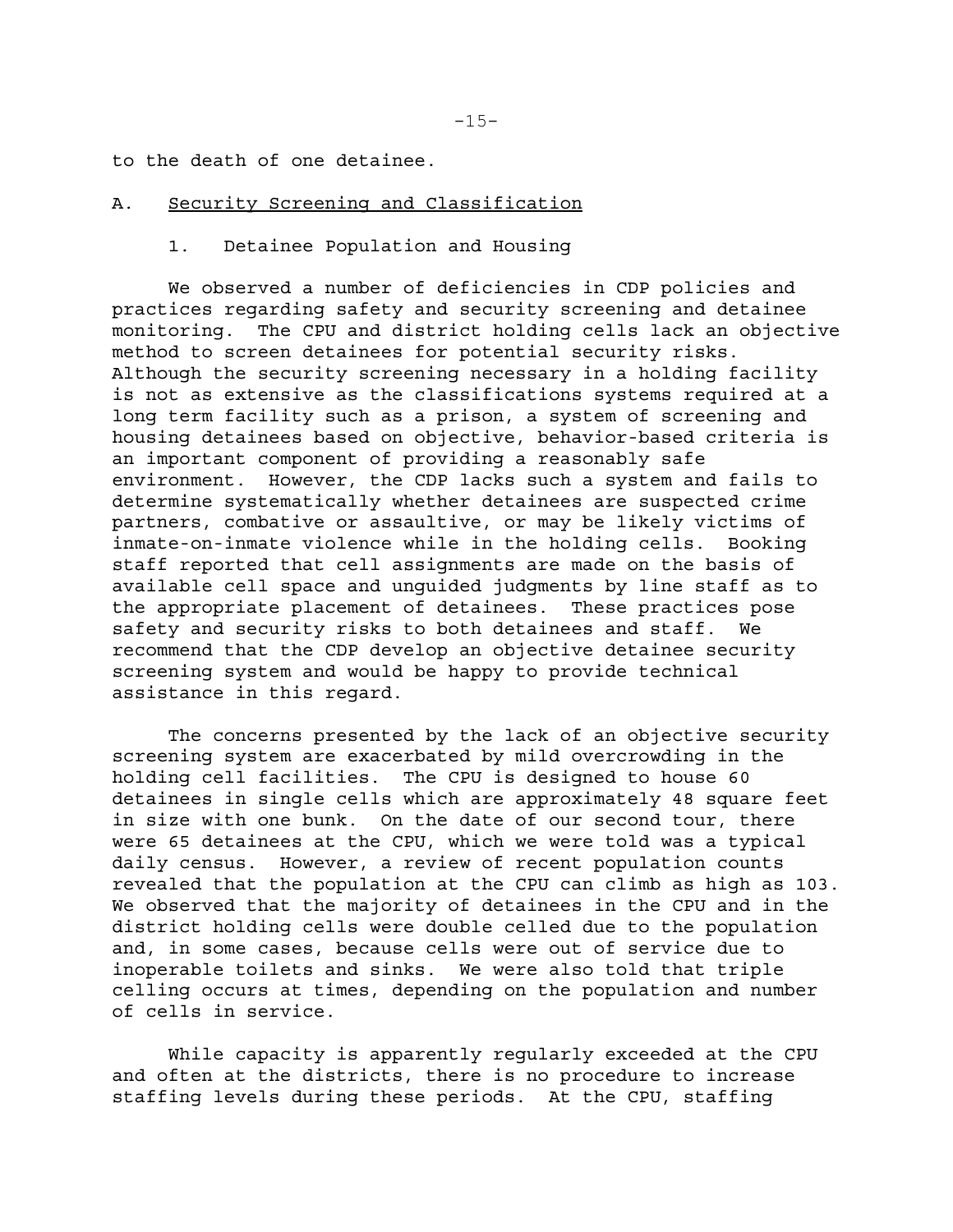consists of six to eight IGs, supervised by an OIC. Staffing at the districts consists of an OIC, who is generally not involved in direct supervision of detainees, and one or two IGs. When the district facilities become overcrowded, the discretionary administrative response is to close these facilities for new bookings. This occurs most frequently when there is only one IG on duty who, along with the OIC, bears the responsibility for all holding cell operations including detainee supervision. We recommend that the CDP review staffing and detainee population patterns to ensure that appropriate supervision is provided to detainees at all times.

### 2. Security Features

We also observed a number of security features typical of jail operations to be absent. Facility staff do not have handheld radios or body alarms, there are few operable intercoms and surveillance cameras, and there does not appear to be a regular system for conducting cell searches for contraband. These deficiencies can negatively impact staff and detainee safety and communication. For example, our review of the in-custody death of a detainee at the Second District on July 14, 2001, indicates that another detainee heard the deceased's cellmate screaming for an IG and heard the deceased wheezing the night before he died. A witness reported that it took 15 to 20 minutes for an officer to respond. The deceased was later moved to an observation cell, where he was found dead at 10:30 a.m.

We recommend that the CDP repair or replace inoperable surveillance equipment and ensure that there are operable surveillance cameras in strategic locations. We recommend that staff be provided with hand held radios and/or body alarms. In addition, we recommend that a two-way communication system be installed for detainees to contact staff who are outside of normal hearing distance.

Certain other security measures at the CPU appeared lax. For example, at the CPU, cellblock grills, processing cell grills, and control grills were observed to be open simultaneously and were unattended. This practice contravenes standard correctional norms. In one case, we observed one detainee's cell door was left unlocked along with the doors in and out of that detainee's cellblock. At the CPU, we also observed an emergency key, which security staff reported would open the cell areas and the emergency exits, that was stored in a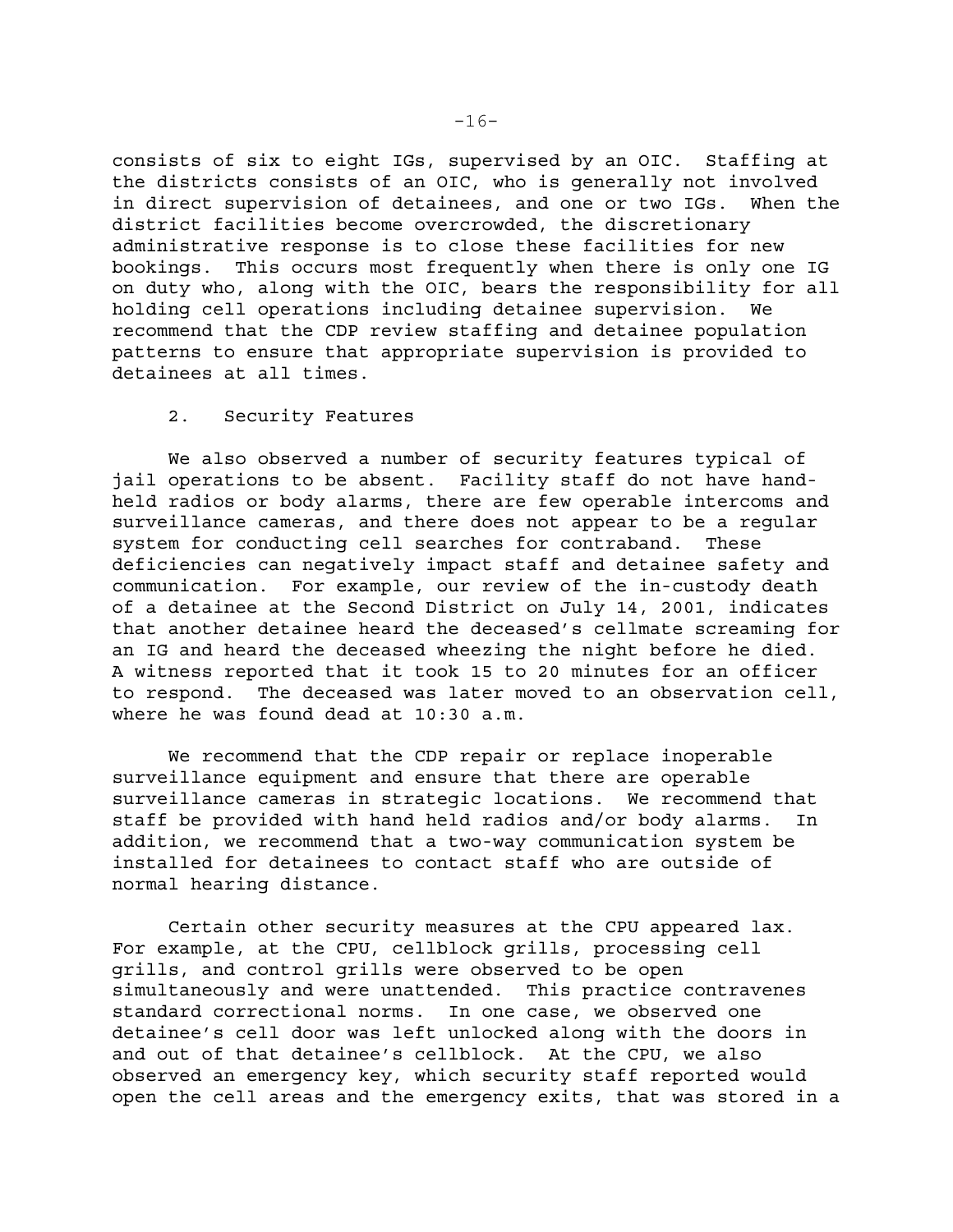non-secure location - hanging on the wall by the reception desk, available to anyone. In addition, we observed that the CPU and holding cell facilities lacked security equipment such as metal detectors and search wands. Further, we observed some sworn staff enter the confinement area with their weapons. Although we were told that the weapon was not loaded and the magazine had been secured, this practice is contrary to standard correctional practices and can increase the likelihood of a disturbance should a detainee attempt to gain control of the weapon.

We recommend that the CDP review its policies and training of security staff to develop, implement and train staff with regard to appropriate physical security precautions. In addition, we recommend that the CDP acquire search wands, metal detectors and ample restraining devices for the CPU and holding cell facilities. Further, we recommend that the CDP implement a policy requiring that all firearms be properly secured and kept out of the confinement areas. $2$ 

3. Policies, Procedures and Post Orders

The basic operational foundation for a well-managed jail is the maintenance of current policies, procedures and post orders. While we understand the CDP is in the process of revising these materials, our tours revealed that the CPU and the holding cell facilities policies, procedures and post orders are outdated or not available. The most recent policy and procedure manual that was available during our tour was dated 1987.

The post orders that the CDP provided to us appear to address, in limited fashion, all security posts. These orders do not contain, however, the duties listed in chronological order, which would make the orders easier to follow. Moreover, the post orders are not signed or dated. There also appears to be no mechanism for ensuring that security staff read and understand the orders.

We recommend that the CDP develop a system whereby policies, procedures and post orders are regularly reviewed and updated by the OIC. All facility policies, procedures and post orders

<sup>2</sup>  At the CPU, we observed firearm lockboxes installed in the corridor leading to the reception area that apparently were not utilized.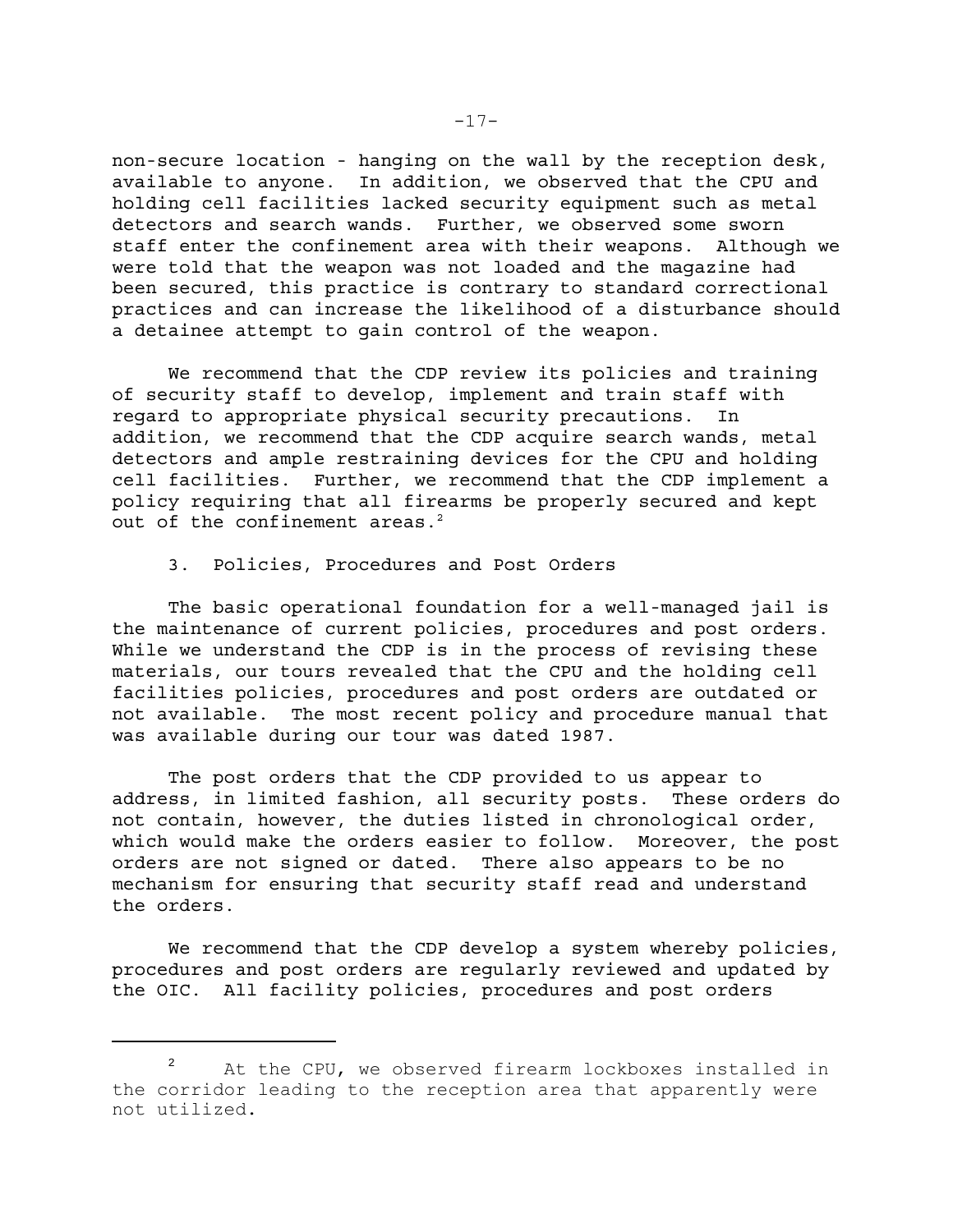should be readily available to staff and consistent among the different facilities. Further, we recommend that, as with CDP General Police Orders, policies, procedures and post orders be dated and signed by the appropriate CDP official. We recommend that security staff regularly review and certify that they have read and understood the policies, procedures and post orders.

### B. Information for Detainees and Grievance Procedures

The holding cell facilities lack a system for providing detainees with general information regarding: medical or mental health services, showers, family visits, access to telephones and attorneys, fire evacuations, food service, and any grievance procedure. Moreover, none of the facilities we toured had a written grievance procedure. We recommend that the CDP develop and implement a written procedure for disseminating information regarding obtaining services and a written detainee grievance procedure whereby a detainee can express his or her grievance to the OIC, with an appropriate mechanism to appeal up the chain of command, without fear of reprisal.

#### C. Use of Force/Restraints

We understand that there is no separate use of force policy applicable to holding cells other than the CDP's general policy on the Use of Force, GPO 2.1.01. While this policy addresses use of force scenarios for police officers, it does not provide appropriate guidance for the use of force in the holding cell facilities staffed by non-sworn IGs. Although we understand that authorization for the use of force by IGs is obtained from the OIC, the policy does not contain a requirement for staff to promptly file use of force reports and submit witness statements. It does not contain provisions for ensuring medical treatment of staff and detainees after a use of force incident in one of the facilities.

The only facility equipped with an emergency restraint chair is the CPU. We understand that use of this chair must be authorized by the OIC, or sworn personnel higher in the chain of command, and that the CDP's practice for use of this chair is to place a detainee in the chair located in an office with its windowless door shut. Security staff apparently do not maintain monitoring or observation logs of detainees while they are restrained and there is no record of checks by medical staff of the restrained detainee. The CPU has no specific policies or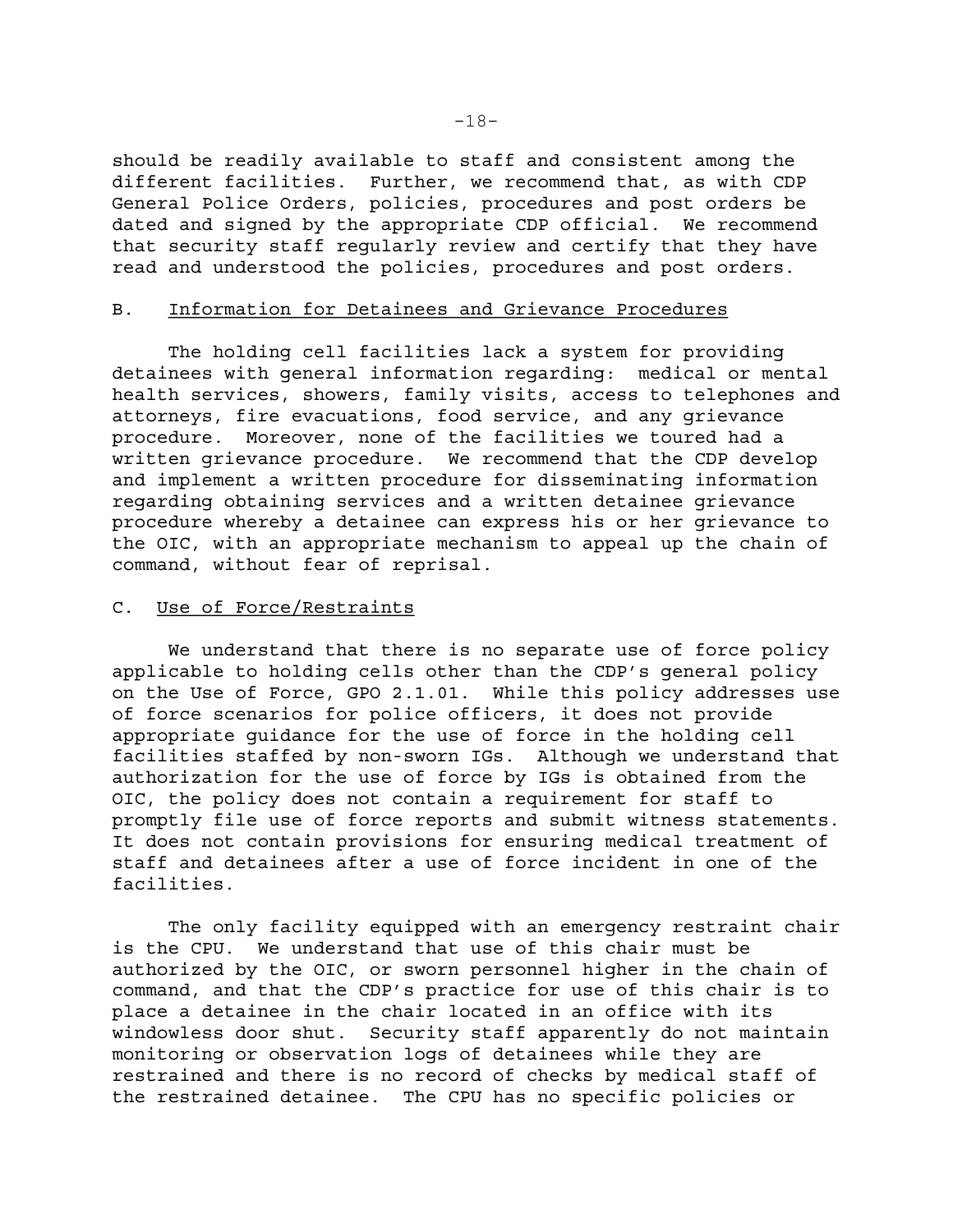procedures governing the safe use of the restraint chair, although we were told that detainees are not restrained for longer than two hours.

We recommend that the CDP amend the existing use of force policy or promulgate a specific use of force policy applicable to staff in the holding cell facilities. Further, we recommend that the CDP develop policies for the safe and appropriate use of its restraint chair.

### **III. Environmental Health and Safety**

### A. Cleaning and Maintenance

In general, all holding cells except those in the Sixth District were dirty and poorly maintained. During our inspections, we identified problems with CDP policies and practices regarding routine cleaning, trash removal, and physical plant maintenance and repair. Accumulations of dirt, trash, and debris, especially in the amounts we observed, can have a serious and wide-ranging impact. Trash, particularly food and paper, attracts insects and rodents, which can spread disease. It also increases the potential for injury to inmates and staff, causes odor problems, and provides a convenient place for detainees to conceal contraband, thereby compromising security.

Neither the cells nor the corridors at CPU appear to be cleaned on any regular basis. With limited exceptions, on three separate inspections, the cells were filthy, with excessive amounts of dirt, dust and grime. Food debris and other trash was frequently observed in and around the cells. Trash, including bread, breakfast cereal, spilled soup, toilet paper, and various types of food containers, was littering the cells and corridors. The CPU has an apparent fly infestation. Fly traps were evident with fruit flies and house flies. Air vents were blocked with paper waste and dirt. During our second tour of the CPU, we observed that the plumbing chases were full of paper debris and dead roaches. Although the chases were significantly cleaner at the time of our third tour, the CDP does not have a system for ensuring that these areas are cleaned routinely.

In the districts, cleaning practices varied widely. While the Sixth District appeared to conduct routine cleaning, the other districts had cells which were filthy and did not appear to be cleaned on a regular basis. The Second District observation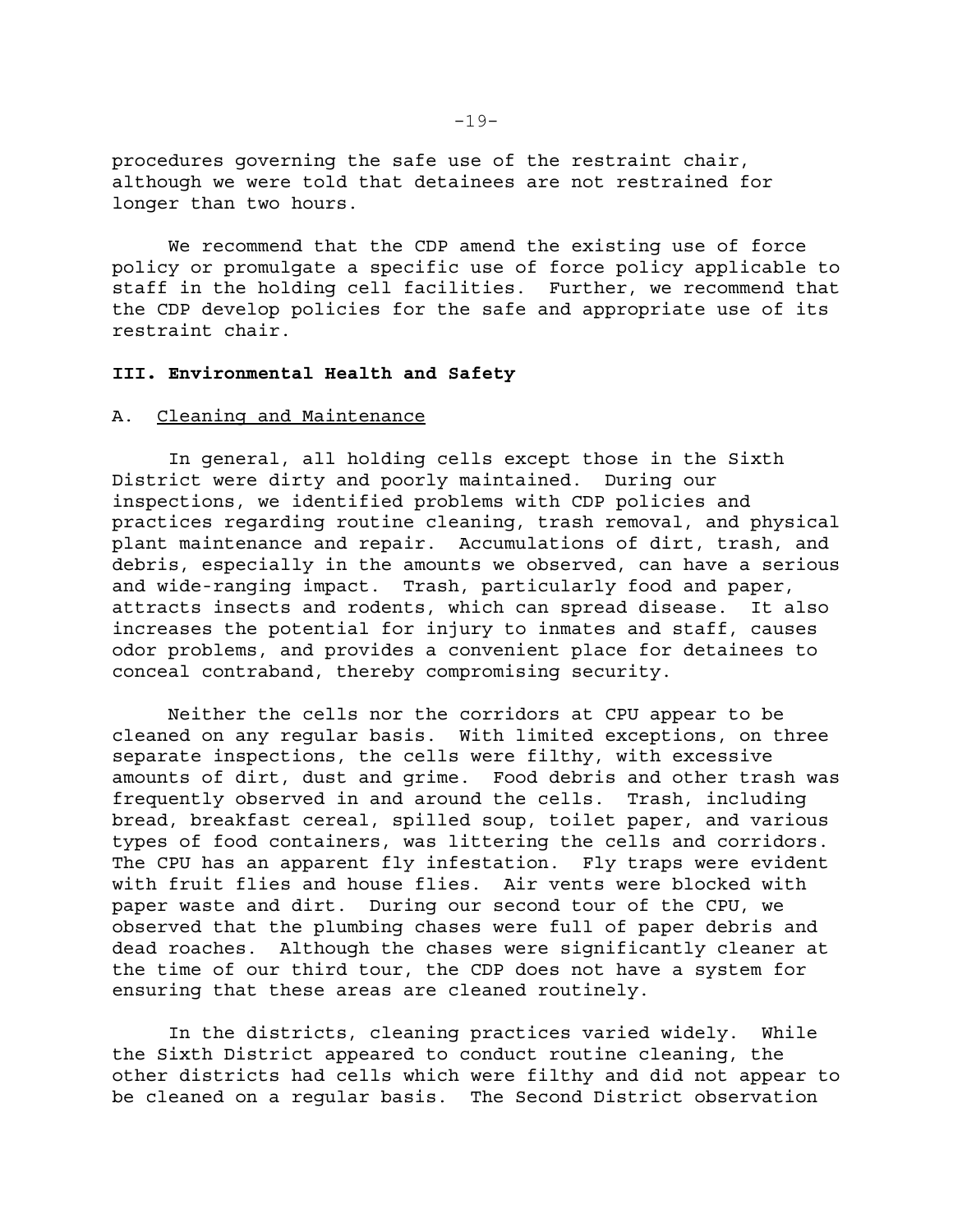cell had apparent blood stains on the wall during our first tour in September which were still evident during our second tour. Similarly, at the Fifth District, what appeared to be dried feces on toilet paper was observed splattered on a wall outside a cell used for observation of potentially suicidal detainees.

We also observed biohazardous waste disposal practices that are dangerous to both staff and detainees. During our tour of the CPU, a detainee had vomited blood and we observed a small cardboard box being used as a container to capture and dispose of this biohazardous waste. Staff seemed unaware of the appropriate method for disposing of this box and it was left in the front reception area for some time before it was removed. In the First District, we were informed that blood spills are not cleaned up until the following day when the maintenance crews arrive. At the Fourth District, no biohazard bags or containers were available for disposing of biohazardous waste and there was no protective equipment, such as eyewear, gowns or aprons for cleaning up such waste. At the Second District, dried blood residue was observed on a wall in one of the observation cells, and staff were using regular trash bags for discarding biohazardous waste.

We recommend that the CDP develop a routine cleaning and maintenance system for the CPU and district holding facilities. We recommend that sweeping, mopping, toilet and sink cleaning be done on a daily basis. Cells should be cleaned and disinfected after each detainee's release. Pipe shafts, closets and other such areas should be cleaned on a routine basis.

### B. Unsanitary Living Conditions

In addition to the inadequacies in cleaning and maintaining the cells, our tours also revealed living conditions to be unsanitary. Although we were told that detainees are afforded the opportunity to shower, our interviews with staff and numerous detainees were to the contrary. Most of the facilities either had no towels or towels were scarce. The shower facilities in the female wing of the CPU had a fly paper strip covered with flies, no working light and had mold on the shower floor. Similarly, the male shower had no light and mold all over the floor. In numerous facilities we observed detainees in dire need of showering. A number of detainees we spoke with had been detained for 3 to 5 days without the opportunity for showers.